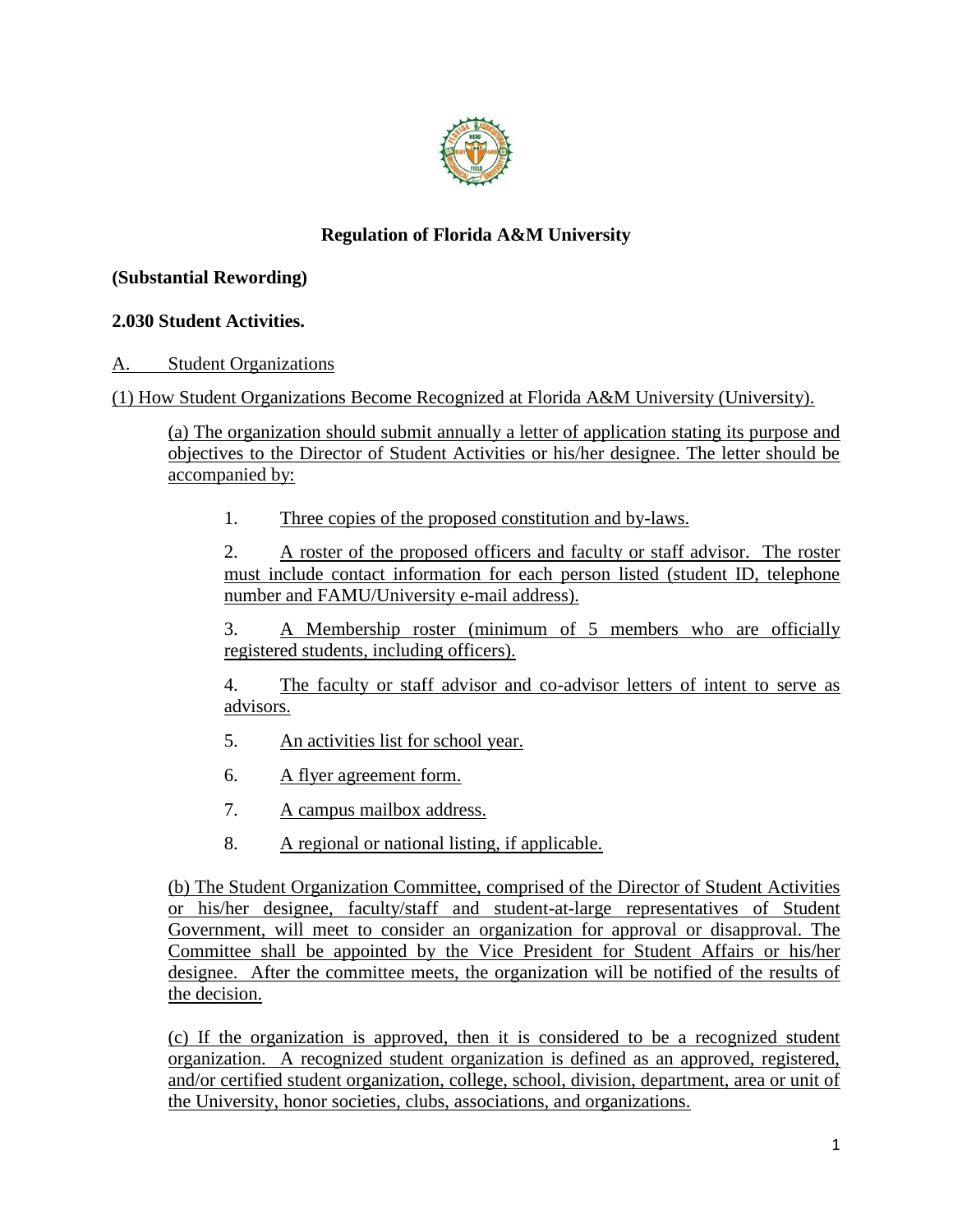(d) All recognized student organizations shall follow the procedures and guidelines as set forth in the Student Handbook, the FANG, and regulations of the University. For information about recognized student organizations, contact the Office of Student Activities. In cases of conflict, the University's regulations supersede the Student Handbook.

(e) The Director of Student Activities or his/her designee may adopt additional guidelines and/or procedures governing recognized student organizations including Greek Letter recognized student organizations, provided the guidelines and/or procedures are in writing and approved by the Vice President for Student Affairs or his/her designee. The organizations should be properly notified of the guidelines and/or procedures prior to implementation.

(f) All University recognized student organizations are required to include in their bylaws an anti-hazing section and a section fully incorporating Regulation 2.028. A copy of the by-laws shall be kept on file in the Office of Student Activities. Advisors and each member of a University recognized student organization must attend one Fall semester and one Spring semester hazing workshop each academic year.

(g) The University will require all recognized student organizations to execute disclaimer forms which relieve the University of responsibility for acts committed by recognized student organizations, which might result in personal injuries or damages sustained or alleged by a complaining party.

(h) The Vice President for Student Affairs or his/her designee may summarily suspend the intake period of a recognized student organizations if they believe any provision of the University Student Code of Conduct, Regulation 2.012, Anti-Hazing Regulation 2.028, state, or federal laws have been violated.

(i) If a previously recognized student organization fails to timely submit its annual letter of application, it loses it privileges as a recognized student organization, to include being able to reserve space or host events on campus as well as apply for funding through student government, until such time the student organization submits its annual letter of application and is formally approved.

### (2) Role of the Faculty or Staff Advisor.

(a) Every recognized student organization must have a faculty or staff advisor whose purpose is to assist the recognized student organization in providing an educational experience for the individual members and the University as a whole.

(b) All advisors must be in good standing with the University and must have been employed at the University for at least one year. The responsibilities of the advisor shall, without limitation, be to: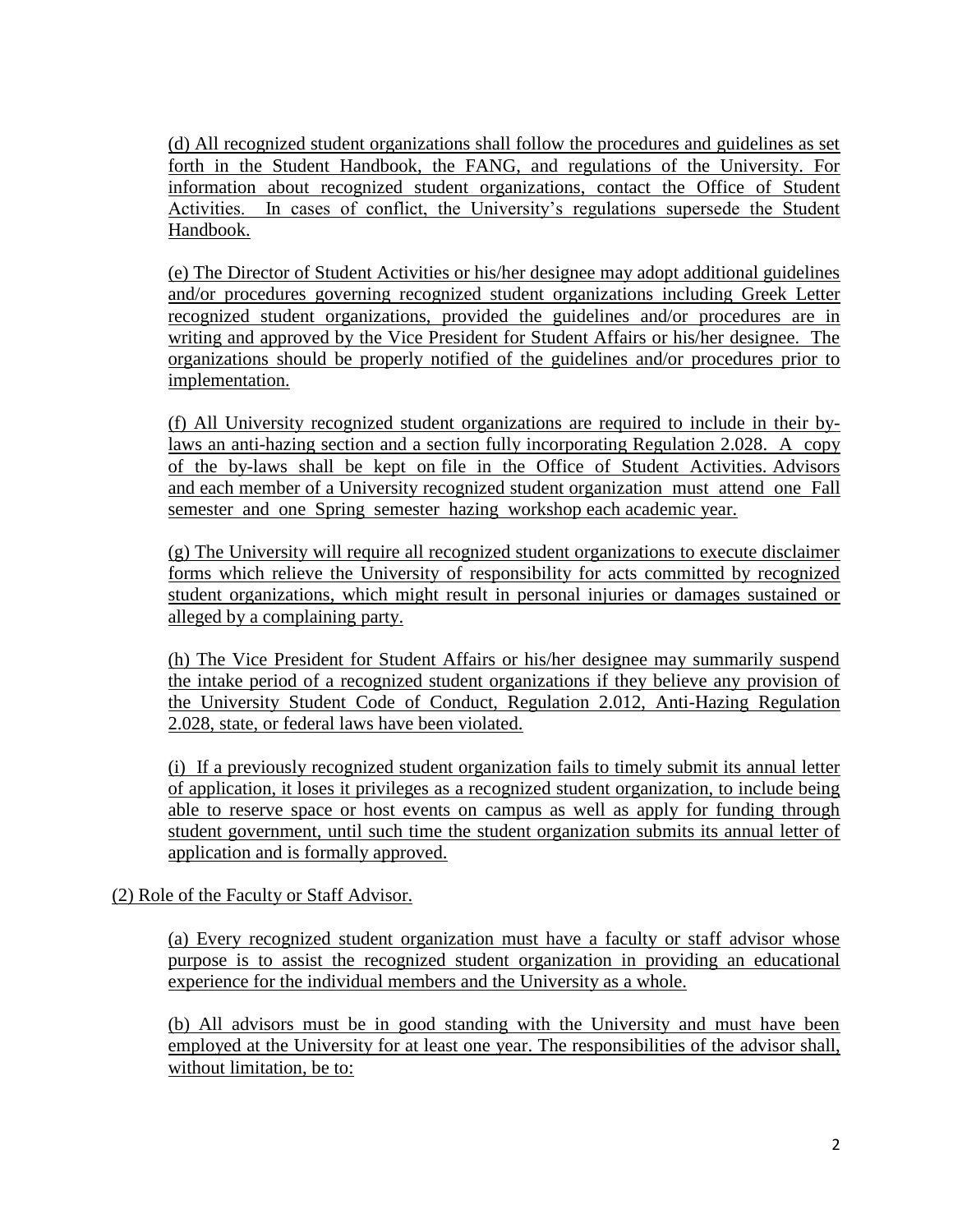- 1. Provide counseling, leadership and direction regarding the interpretation of University policy and the mission of the recognized student organization.
- 2. Ensure the recognized student organization's adherence to University policies and guidelines.
- 3. Ensure the membership eligibility of each student is in accordance with the requirements of the recognized student organization.
- 4. Assist the recognized student organization with the formulation and implementation of all academic, service and social activities.
- 5. Ensure the members of the recognized student organization are made aware of regulations, policies, procedures, goals and objectives of the University.
- 6. Report infractions of University rules, regulations, policies or procedures to the Director of Student Activities or his/her designee. The advisor has the right to place the recognized student organization on inactive status for violating the recognized student organization's internal rules for no more than thirty (30) days. Timeframes exceeding (30) days should be in consultation with the Office of Student Activities. Inactive status means that the recognized student organization will cease and desist all operations.
- 7. Attend all meetings and activities of the recognized student organizations that are directly related to membership and/or conducting annual elections.
- 8. Attend any event on campus where the anticipated audience is more than 50 guests.<del>, an advisor(s) is expected to be in attendance.</del>

(c) The advisor's foremost concern is their relationship to the student, the development of the student's self-awareness, and the increase in the student's maturity as they make decisions or assume responsibility.

(d) The advisor must be willing and free to express his ideas and attitude and always governed by a respect for the individuality of the student. The student is under equal obligation to respect the advisor's individuality.

(e) Advisors to recognized student organizations are to be selected by student groups and/or appointed by the Director of Student Activities or his/her designee. The Vice President for Student Affairs or his/her designee may remove any advisor when it is in the best interest of the University.

(f) The Director of Student Activities or his/her designee may institute additional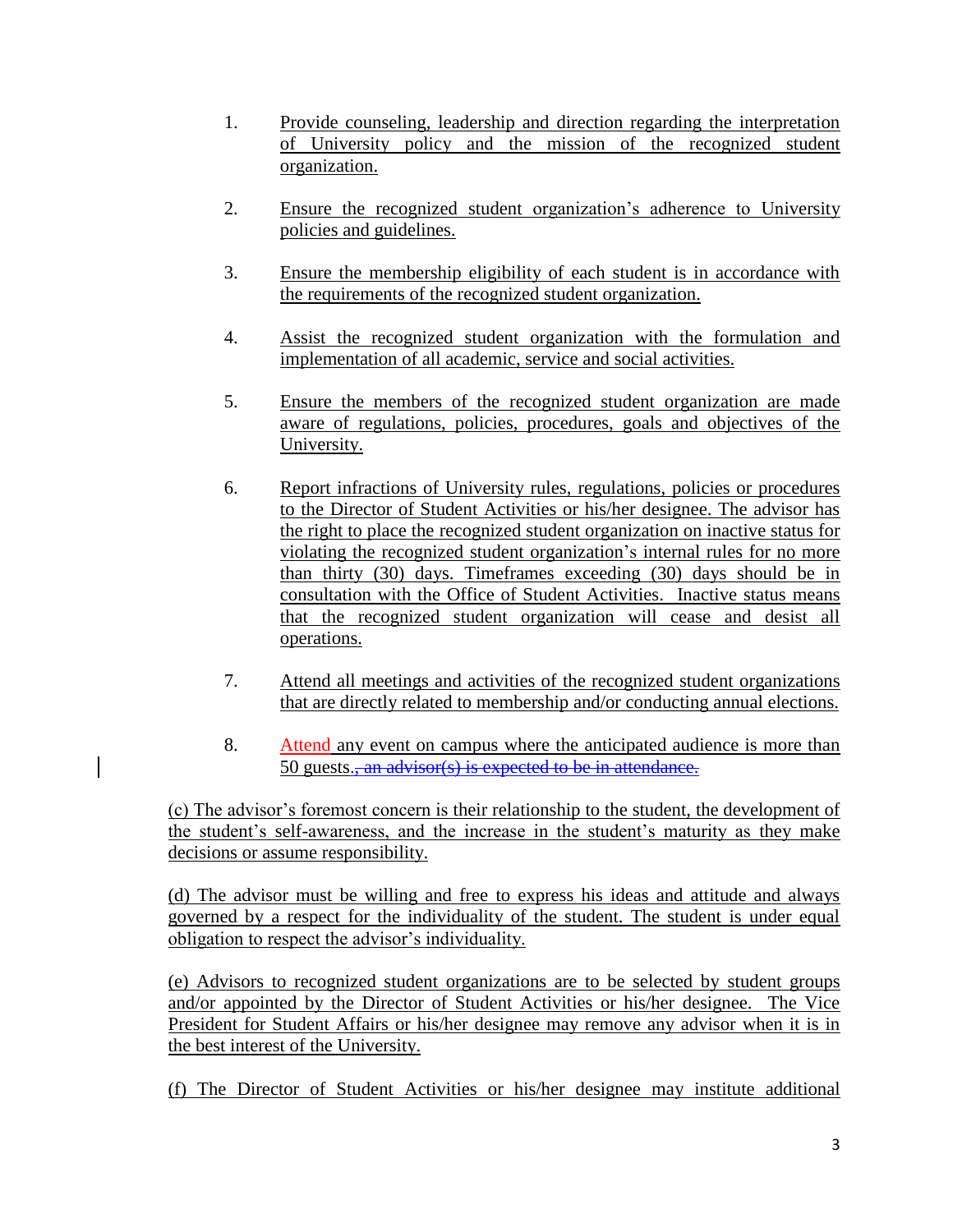guidelines and/or procedures governing advisors provided the guidelines and/or procedures are in writing and approved by the Vice President for Student Affairs or his/her designee. All advisors must be properly notified of the guidelines and/or procedures prior to implementation.

(g) University advisors of Greek Letter organizations must be selected from among faculty, administrators, and professional staff at FAMU, and they must have been employed by the University for at least one year. Any exceptions must be in writing, demonstrate extenuating circumstances, and be approved by the Vice President for Student Affairs or his/her designee.

(4) Organization Intake Process/Membership. The Director of Student Activities or his/her designee in consultation with the Panhellenic Council will determine the beginning and ending dates for the intake period which shall not exceed a total of twenty-eight days.

(a) Any student is eligible to join an Office of Student Activities (OSA) recognized student organization that requires a recruitment, audition, and/or selection process by earning 12 hours of credit after their high school graduation and a minimum of 2.5 grade point average.

(b) The names of all persons and their grade point averages must be submitted to the Director of Student Activities or his/her designee, seven (7) days before the intake process takes place.

(c) Recognized student organizations requesting grade averages of students from the Office of the University Registrar must adhere to the Federal Education Rights and Privacy Act (FERPA) and Section 1002.225, Florida Statutes, and must complete a form so designated by the Director of Student Activities or his/her designee on which an interested student grants his/her permission for the recognized student organization to secure the designated information. The information is processed in a format that contains each student's name and student ID number assigned by the University.

(d) All recognized student organization, which have an intake process must conform to recognized student organization regulations, procedures, guidelines and standards as set forth by the University.

(e) Hazing is prohibited by State law and University regulation. Refer to Section1006.63, Florida Statutes, and FAMU Regulation 2.028.

(f) Greek Letter Organizations - Any student may be eligible to apply for membership into a registered social and/or service Greek Letter organization when he/she has earned at least 30 semester hours of credit (after their high school graduation) and a minimum of 2.5 grade point average. Greek letter organizations are permitted to require higher academic averages than those set by the University. Acceptance into registered social and/or service Greek Letter organizations shall be in accordance with the policies and regulations of said organizations. \*Academic Greek Letter organizations are subject to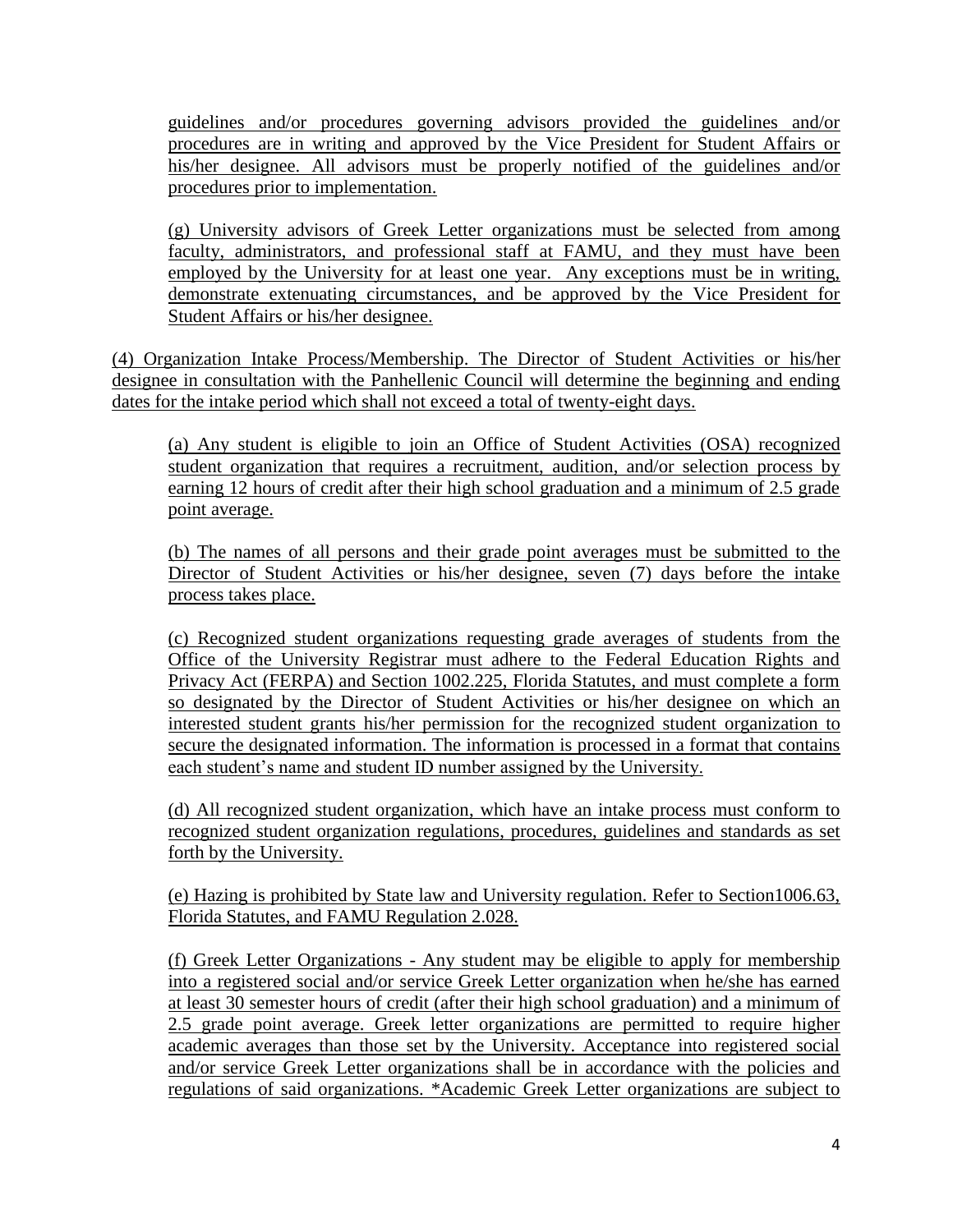the respective organization's national guidelines and the respective school/college.

(g) No student will be accepted into any Greek Letter organization until his or her grade point average has been verified from the official grade records in the Office of the University Registrar pursuant to the guidelines established under the University's policy on access to records.

(5) Recognized Student Organization Sponsored Activities

(a) A recognized student organization shall secure a Facility Request/Event Approval Form from OSA and properly complete the form before it can sponsor any activity. Under no circumstances will any recognized student organization be permitted to sponsor any activity that has not been properly approved by OSA. OSA should be consulted regarding the submission of all facility requests.

(b) A roster of students (names, student ID numbers, local and emergency contact information) scheduled to attend out-of-town or off-campus events and a travel itinerary/agenda must be submitted to the Florida A&M University Police Department with a copy maintained on file with the recognized student organization's OSA approved advisor and/or appropriate Dean, Division Head in case of an emergency.

(c) Any recognized student organization sponsoring an activity is required to pay applicable fees at the rate specified by the person in charge of the respective building when applicable.

(d) No recognized student organization may sponsor money generating events, activities or functions such as auctions, raffles, gaming events, popularity contests, or related activities on the University campus without the approval of the Director of Student Activities or his/her designee.

(6) Recognized Student Organizations and Officially Registered Students Sponsored/Scheduled Events

(a) When recognized student organizations or officially registered students are scheduled to hold a University-wide convocation or program to which members of the general public may attend, a program of the proceedings is required to be submitted to the Director of Student Activities or his/her designee at least 10 days prior to the event. A Facility Request/Event Approval Form must also be executed  $-3$  daysweeks24 business days prior to the event.

(b) Any officially registered student may sponsor any activity during the year as long as the activity is in keeping with the objectives of the University. The student should consult with the Office of Student Activities regarding the scheduling and approval of an activity. A brief, but complete description/proposal of the activity must accompany Facility Request/Event Approval Form at least  $-3$   $-24$  business days daysweeks prior to the event.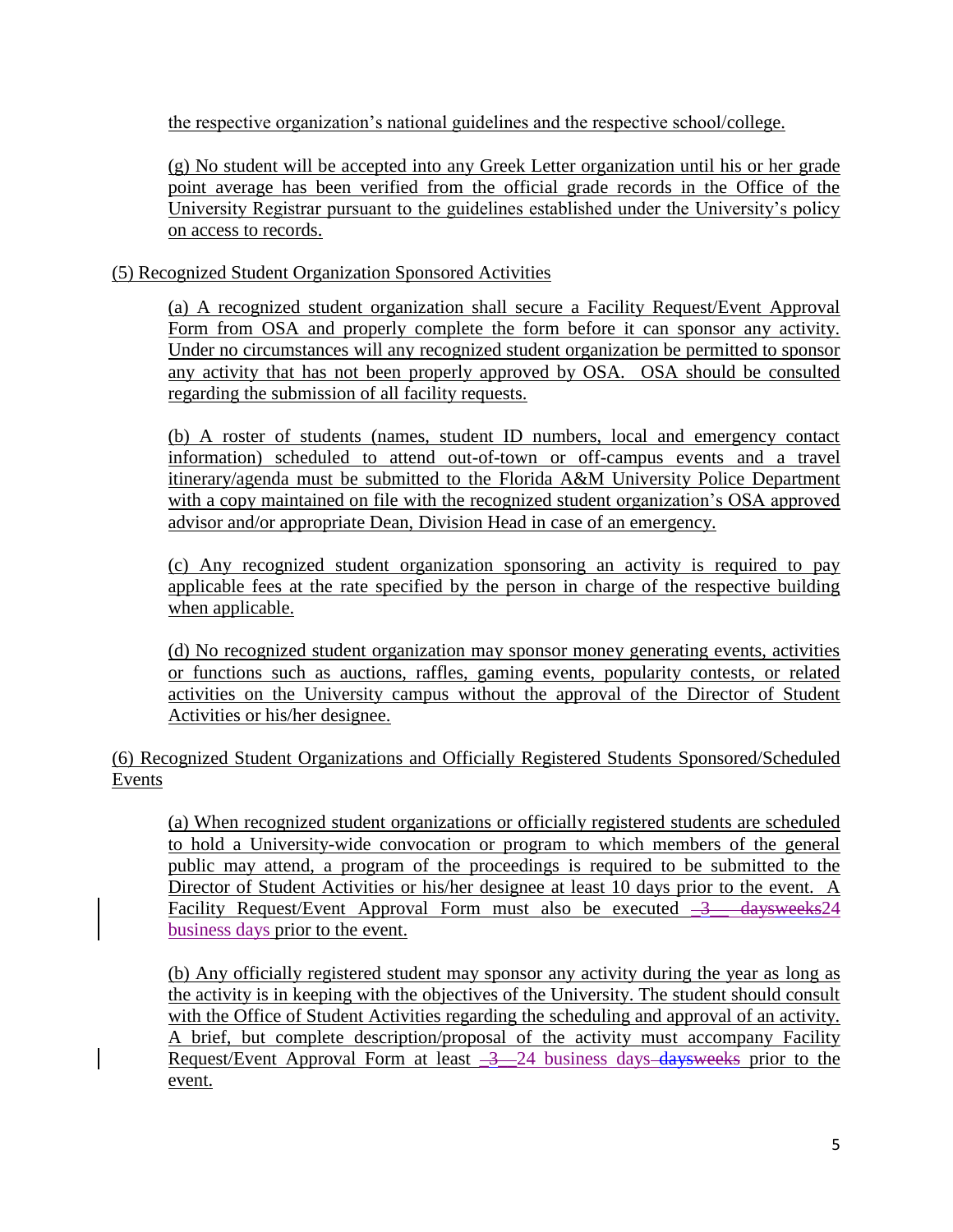(7) Paid Events or Activities Sponsored by Recognized Student Organizations.

(a) All recognized student organizations sponsoring paid events or activities shall be responsible for securing, at a minimum, two (2) duly appointed Security Officers through the Florida A&M University Police Department to maintain order and tranquility in the designated facility and surrounding grounds.

(b) Additional duly appointed Security Officers may be required depending upon the type of facility and the expected number of persons to attend. Security Officers employed or secured must be approved by Florida A&M University Police Department's Chief of Police or his/her designee.

(c) Florida A&M University Police Department's Chief of Police or his/her designee may waive the requirement for securing Security Officers if it is determined that the nature of the event or activity does not require such.

(d) Florida A&M University Police Department will maintain overall jurisdiction and control of the University campus and will provide assistance in surrounding areas to local law enforcement pursuant to respective mutual agreements.

(8) Outside Speakers. A sponsoring recognized student organization is responsible for informing the speaker that the University is not to be used as a platform for the organization of or the incitement of lawlessness or violence and for obtaining the speaker's agreement not to use the event for such purposes.

(9) Policies for Issuance and Reporting of Tickets and Finance for Paid Events and Activities Sponsored by Recognized Student Organizations. Tickets for all campus activities/events may be secured from the University Ticket Office and/or other processing agencies approved by the OSA.

(10) Officially registered students or recognized student organizations shall not hold themselves out as representatives of the University.

(11) Liability. University Recognized Student Organizations are responsible for their events and activities, as well as the actions or negligence of their respective membership.

(12) Insurance. The University does not have insurance covering the activities of recognized student organizations, and is unable to provide insurance that covers any recognized student organization or activity. Approval of a recognized student organization does not establish liability coverage by the University for that recognized student organization or activity.

(a) The University and/or the State of Florida cannot defend the activities of the recognized student organization under its present insurance coverage or defray the costs, including attorney's fees, of defending any lawsuit or claim against the recognized student organization, its officers, or members.

(13) Responsibility. The recognized student organizations and their respective individual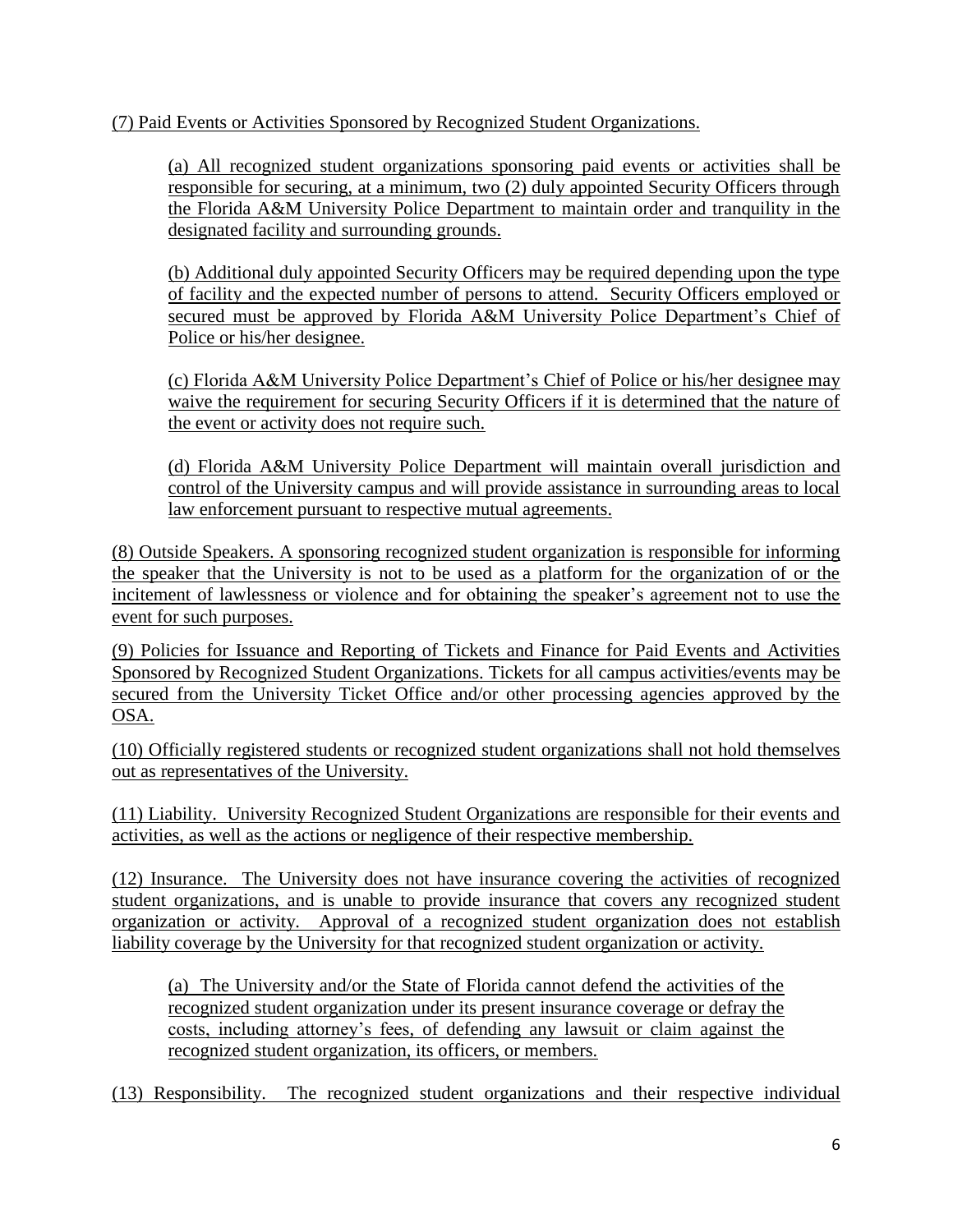members have both organizational and personal legal responsibility to adhere to all local, state, and federal laws, and the University and Florida Board of Governors' policies and regulations.

(14) Enforcement Responsibilities –The Vice President of Student Affairs or assigned designee may designate a committee, council or board to oversee disciplinary cases involving recognized student organizations.

(a) The Clubs and Organizations Review Board (CORB) shall have the power as designated by the Vice President for Student Affairs or the assigned designee to hear cases referred to it that emanates from recognized student organizations, social fraternities and sororities, except those involving allegations of hazing.

1. CORB shall be comprised of a cross-section of University students, faculty and staff. The Office of Judicial Affairs will oversee the operation, and advising of CORB.

2. CORB may levy reasonable fines and review any decision which may lead to suspension, expulsion or other appropriate disciplinary action.

3. Alleged incidents are reported to the Office of Judicial Affairs through an incident report form, a police report, or any form of written documentation submitted to the office.

4. Incidents can be referred for behavior that occurs both on and off campus. Any office, department, recognized student organization, or individual (faculty, staff, student, or individuals not affiliated with the University) can complete and submit an incident report form to the Office of Judicial Affairs.

5. The CORB Chairperson will review the incident report, determine the severity of the incident and identify any applicable violations.

6. The CORB Chairperson will notify the student organization's president and the faculty/staff advisor, in writing, of the alleged incident and the violations issued against the organization. This notice letter instructs the organization that it is necessary to schedule an information meeting with the CORB Chairperson within five (5) business days of the dated notification letter.

7. If the organization has not responded within five (5) business days, the hearing may be scheduled and appropriate notice will be provided to the organization's president and faculty/staff advisor. Should an organization not attend a scheduled hearing, the hearing will proceed as scheduled and a decision may be made in the organization's absence.

8. Information Meeting. The CORB information meeting is an opportunity for the Chairperson to discuss the incident, explain the discipline process to the student organization representative(s), and provide an opportunity for the organization to inspect evidence and to be made aware of the organization's due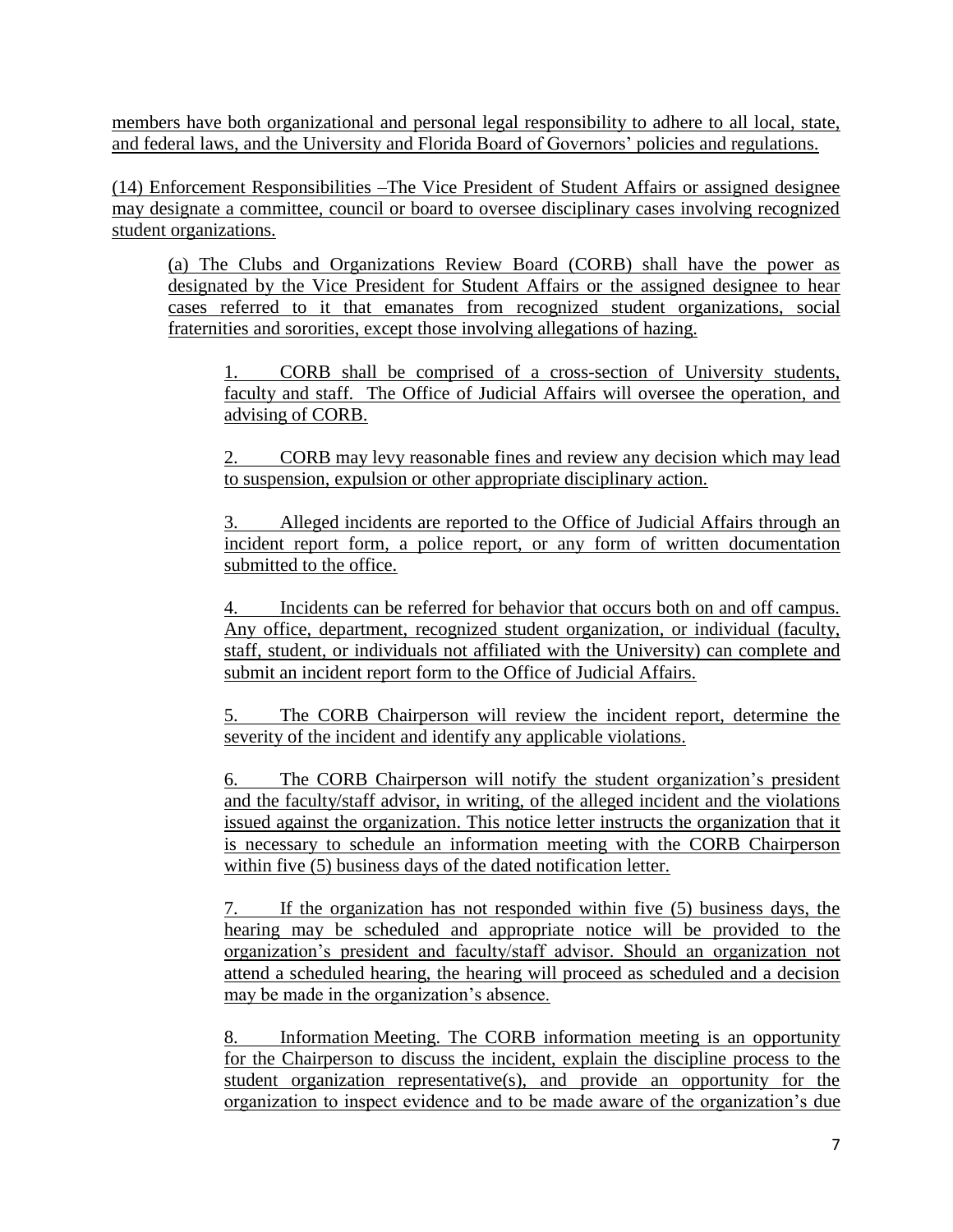process rights.

9. Hearing. The student organization may have no more than two (2) members as representatives during the hearing, in addition to any selected advisor. The advisor may or may not be the student organization's faculty/staff advisor. Unless otherwise specified herein, the CORB hearing shall be conducted in accordance with FAMU Regulation 2.012(27).

10. Informal Resolution. In the event a student organization charged with an offense wishes to waive, in writing, the right to a hearing, the CORB Chairperson may make a determination of facts and, if the recognized student organization is found Responsible for the offense, make a determination of sanction(s).

a. The recognized student organization's written waiver shall be obtained after being given an explanation of the violations against the organization and of its rights to a hearing.

The recognized student organization shall have two (2) business days from the date of signing the waiver to rescind, in writing, the waiver and request a hearing. Only the student organization's president or designee in conjunction with the faculty/staff advisor may waive the right to a hearing.

c. The CORB Chairperson may make a determination of facts and, if the recognized student organization is found responsible for the offense, make a determination of sanction(s).

d. In the absence of a rescission of waiver and after the CORB Chairperson's determination, the recognized student organization shall be informed in writing of the decision of the case within fourteen (14) business days from the date of the waiver.

e. Should the recognized student organization elect to proceed under this provision and fails to complete the process, the Dean of Students may issue an immediate cease and desist or suspension of the student organization from the University. Only the recognized student organization's president or designee in conjunction with the faculty/staff advisor may waive the right to a hearing.

11. Information pertaining to the hearing or informal resolution will be placed in the student organization's file and appropriate offices are will be notified.

12. The decisions of any committee, hearing body, or designated University official, shall be presented to the organization's president and the faculty/staff advisor, in writing, and within fourteen (14) business days following the hearing or informal resolution.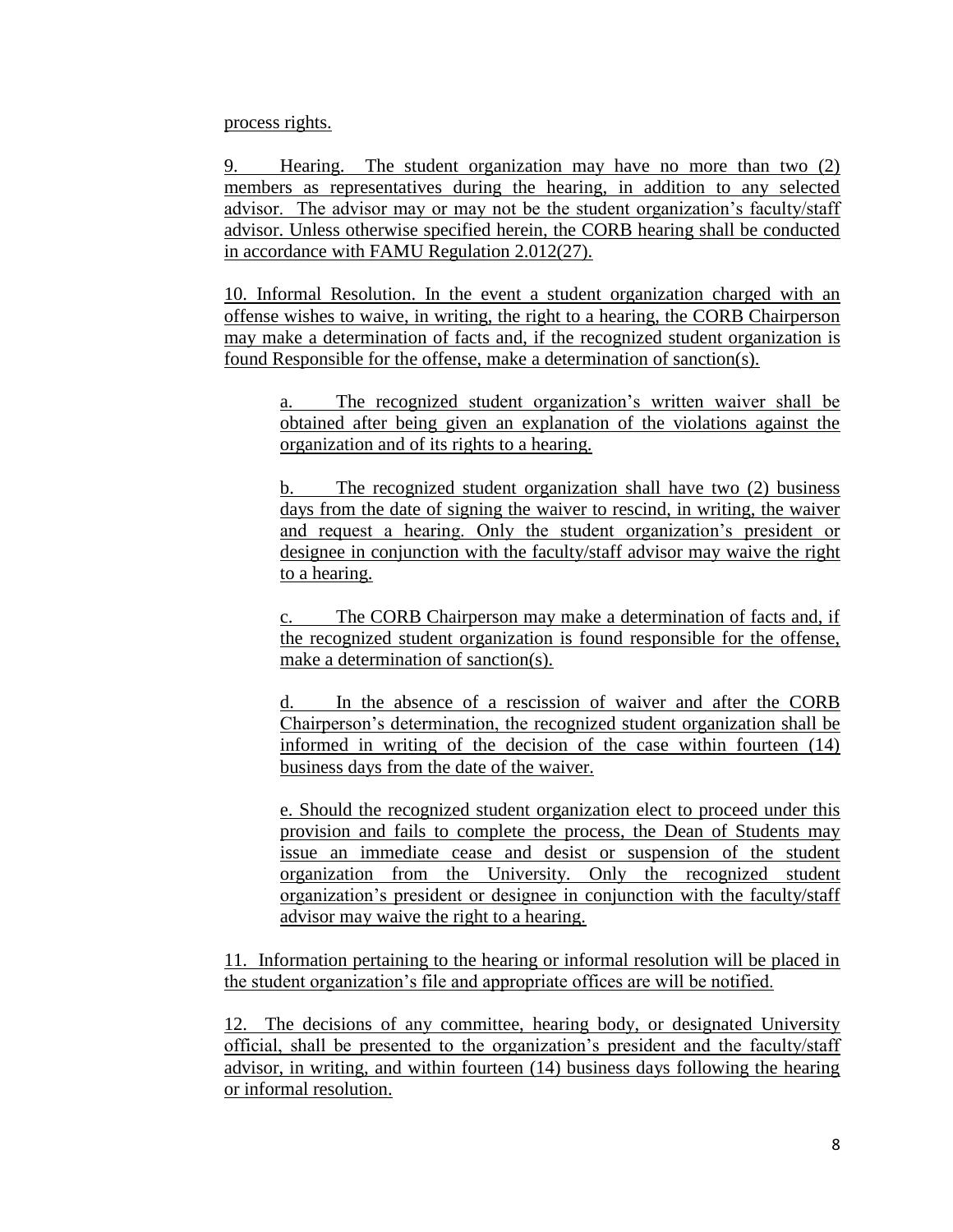13. Appeals. Decisions of the CORB hearing panel are appealed to the Dean of Students.

a. The organization has ten (10) business days from the date of the written notification of the decision by the hearing panel to make their appeal in writing and file same with the Dean of Students.

b. The written appeal must specify the reason(s) why reconsideration should be granted and should only pertain to matters of record, procedure, testimony, and/or information presentation presented during the hearing.

c. At the conclusion of the appeals process, the decision of the Dean of Students shall be final, and the disciplinary matter shall be disposed through a final order signed by the Vice President for Student Affairs.

d. Final Order. The disciplinary matter shall be disposed through a final order signed by the Vice President for Student Affairs.

(b) Allegations involving hazing will be referred to the Special Assistant to the President for Anti-Hazing by the Judicial Affairs Office.

(15) Cease and Desist Letters. The Vice President for Student Affairs or his or her designee will send a cease and desist letter to the recognized student organization if there is an alleged CORB violation until such time that an investigation is completed. A cease and desist letter requires a recognized student organization to cease all operations. The recognized student organization will be unable to meet, have activities, select new members, elect new officers, etc. If an organization has received a cease and desist letter, the only communication from the University will be to the president on record and the advisor on record.

(16) In any case, the Vice President for Student Affairs or his or her designee reserves the right to refer any case or matter of a disciplinary nature regarding any recognized student organization including Greek letter organizations, and/or its members, to the University Judicial Affairs Office for review and/or adjudication under the University Student Code of Conduct Regulation 2.012 and/or the Anti-Hazing Regulation 2.028.

(17) Selling of Merchandise.

(a) Recognized student organizations may engage in commercial sales on campus provided the proceeds from such sales are used for organizational, charitable and philanthropic purposes. Approval for such sales must be obtained from the Director of Student Activities or his/her designee.

(b) Recognized student organizations or officially registered students seeking to sell newspapers that require vending racks must obtain approval from the Vice President for Administrative Affairs or his/her designee. The University's Permits for sale by persons or groups must be obtained from the Director of Student Activities or his/her designee.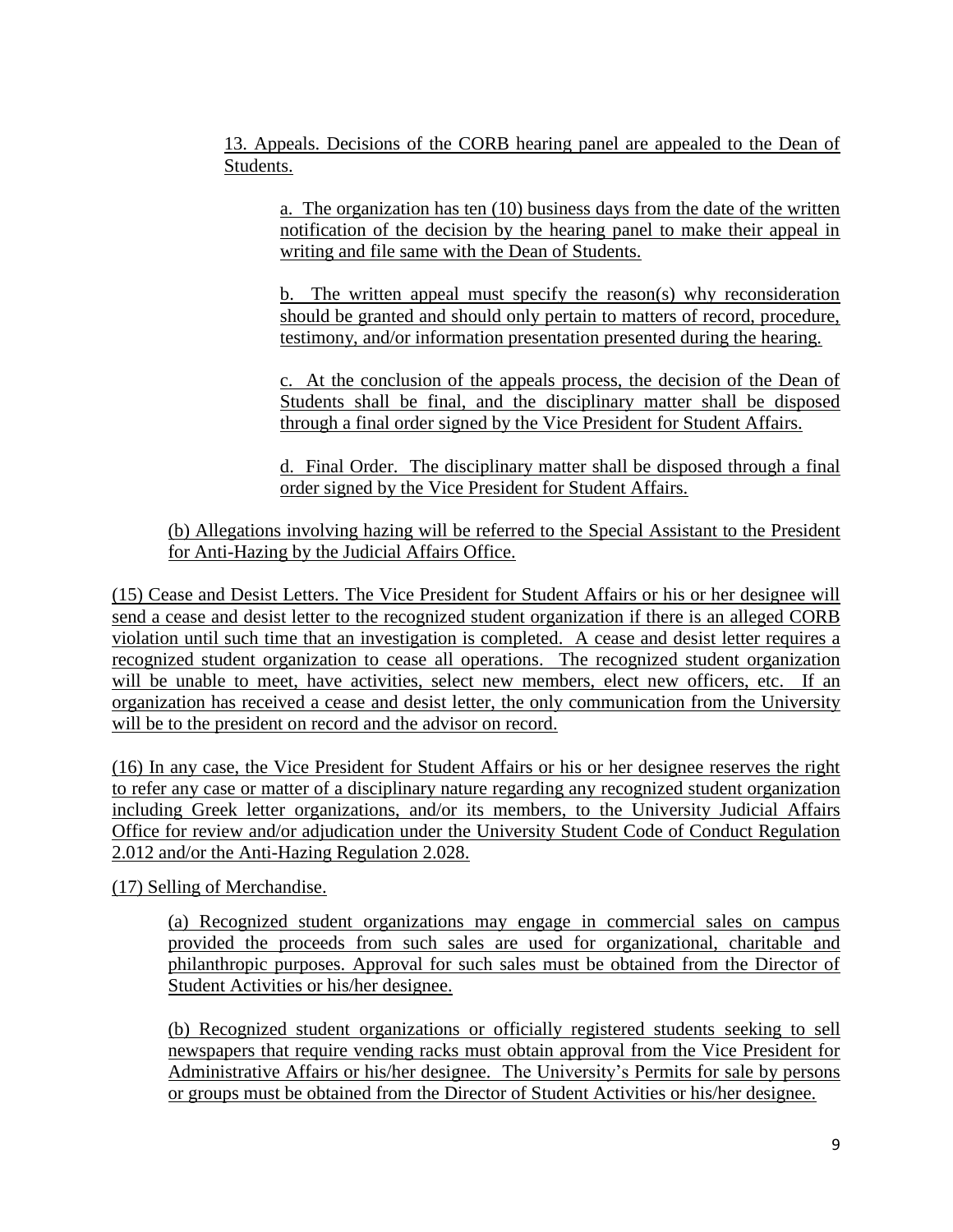(c) Tallahassee licensed food vendors may receive and fill specific short order food requests from students, faculty and staff members for direct delivery to campus addresses not covered by a campus food service agreement.

(d) Permits for the on-campus sales of merchandise by officially registered students or recognized student organizations must be obtained from the Director of Student Activities or his/her designee. Other sales by non-university affiliated individuals or groups must be approved in accordance with FAMU Regulation 3.011, Commercial Solicitation.

#### (18) Fund Raising.

(a) Any project of a recognized student organization to raise funds from sources other than general membership must be approved by the Office of Student Activities.

(b) In cases where officially registered students or recognized student organizations wish to charge admission to any event, prior approval must be secured through the Office of Student Activities.

(c) Any off-campus organizations not officially recognized by Florida A&M University are not subject to these provisions, but should check with local, county and state authorities in order to comply with the laws governing sponsorship of activities in the community.

### (19) Freedom of Assembly-Demonstration Policy.

(a) No one has the right to disrupt the operation of the University or to interfere with the rights of other members of the University Community. It is also agreed that the legal rights of students or other members of the University body, as those of any citizens, must not be abridged. This policy statement shall not be used in any way to infringe upon the legitimate freedoms of any person or group of persons, and this policy will be impartially enforced with due process afforded to all.

(b) Florida A&M University prescribes the following guidelines: demonstrations, picketing, and speeches must not be in violation of the federal, state, or local statutes, FAMU Board of Trustees, University, or Florida Board of Governors' policies, or regulations governing unlawful assemblies.

(c) Recognized student organizations, individual students, or student groups within the University may hold or conduct demonstrations and protest meetings on designated University property provided that the Director of Student Activities is notified on the proper form at least 24 hours before the demonstration or protest and that the meeting does not interfere with the orderly processes of the University.

(d) Demonstrations shall be limited to the University Quadrangle, parking lot south of the Student Union Building, Stadium parking lot, gymnasium parking lot, and west of the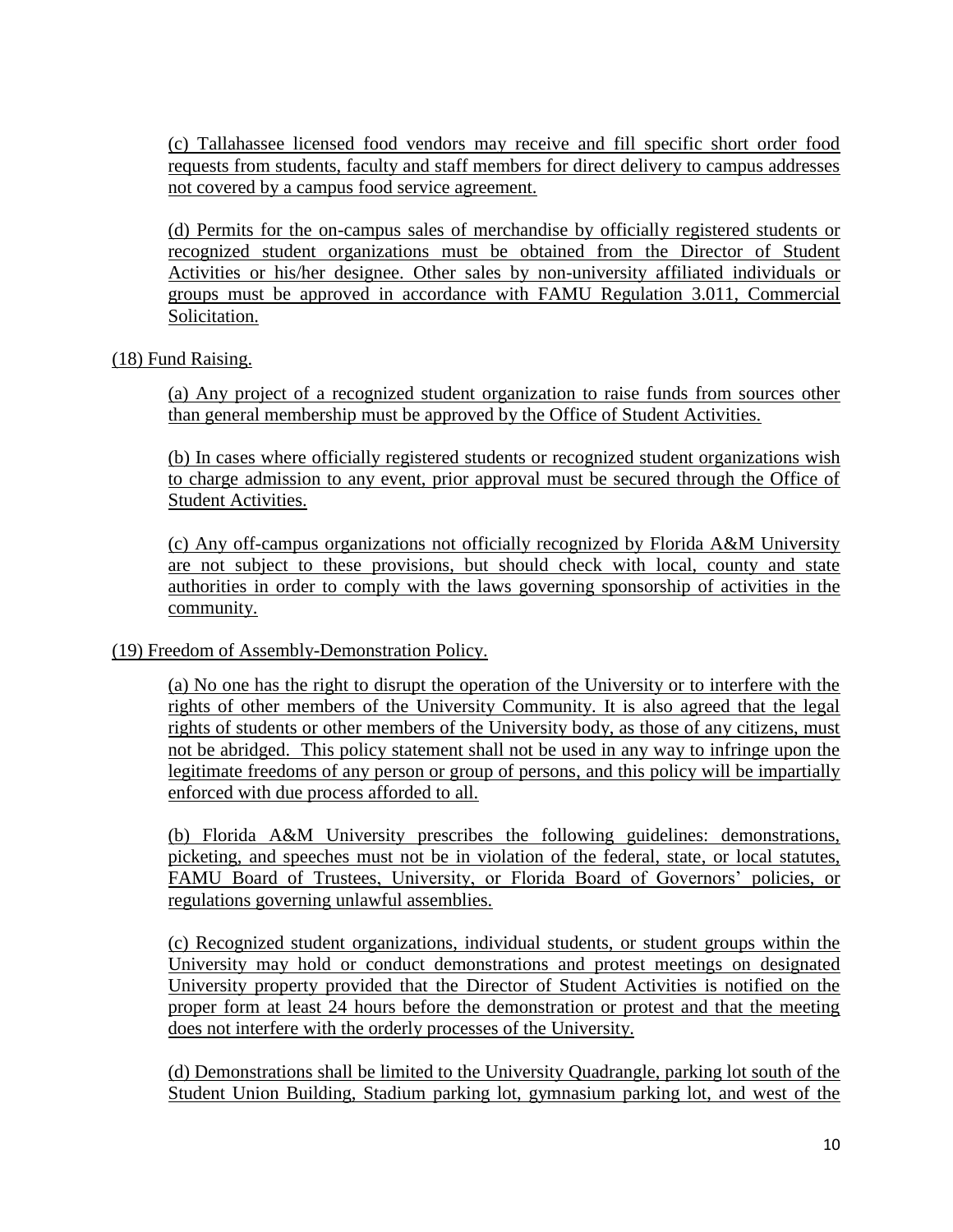Student Union Building between the Student Union and Foster-Tanner Fine Arts Building. However, demonstrations must not interfere with normal operational processes of the University.

(e) If a demonstration is impeding or obstructing normal University operations, and after the demonstrators have been officially notified of this three times, the act will be considered in violation of University policy. Within a reasonable length of time, those who fail to disperse will be subject to civil as well as University disciplinary actions. Refer to FAMU Regulation 2.012.

(f) Students who participate in protest marches, protest picketing and demonstrations are hereby notified that each student is held accountable for any actions not in keeping with the policies and regulations of the University, Florida Board of Governors' regulations, state and local laws of the State of Florida.

(20) Publicity – Representatives of the University, any departmental agency, organization of the University, students, and/or recognized student organizations shall not use the name, copyright, or trademarks of Florida A&M University while engaging in any off-campus activity unless written authorization has been granted by the University's Office of Communications.

(21) Use of Campus Bulletin Boards Policy – Florida A&M University maintains a General Information Center and bulletin boards throughout the campus for the use and benefit of students, faculty and staff. Listings on the boards include information regarding campus events and activities, general information, and classified advertisements. Such listings are limited to the Quadrangle Information Center and bulletin boards and will not be displayed, for example, on trees, buildings, or road signs, except where approval has been obtained from the Office of Student Activities or from the designated person in charge of the building or grounds.

(22) Popular Concerts and Activities – Refer to University Regulation 2.025.

(23) Commercial Solicitation on Campus – Refer to University Regulation 3.011.

(24) Use of University Vehicles by Recognized Student Organizations is prohibited.

*Specific Authority 1001.74(4), FS. Law Implemented 1001.74(4)(10) FS., 6C-6.010, F.A.C. History–New 9-14-87, Amended June 29, 2006, Amended \_\_\_\_\_ 2015*

(1) An organization shall secure a Facility Request/Event Approval Form from the Office of Student Activities and properly fill them out before it can sponsor any activity. Under no circumstances will any organization be permitted to sponsor any activity that has not been properly approved by the Office of Student Activities. The Office of Student Activities should be consulted regarding the submission of all facility requests.

(2) An organization sponsoring an activity is required to pay janitorial fees at the rate specified by the person in charge of the respective building when applicable.

(3) Any officially registered student may sponsor any activity during the year as long as the activity is in keeping with the objectives of the University. The student should consult with the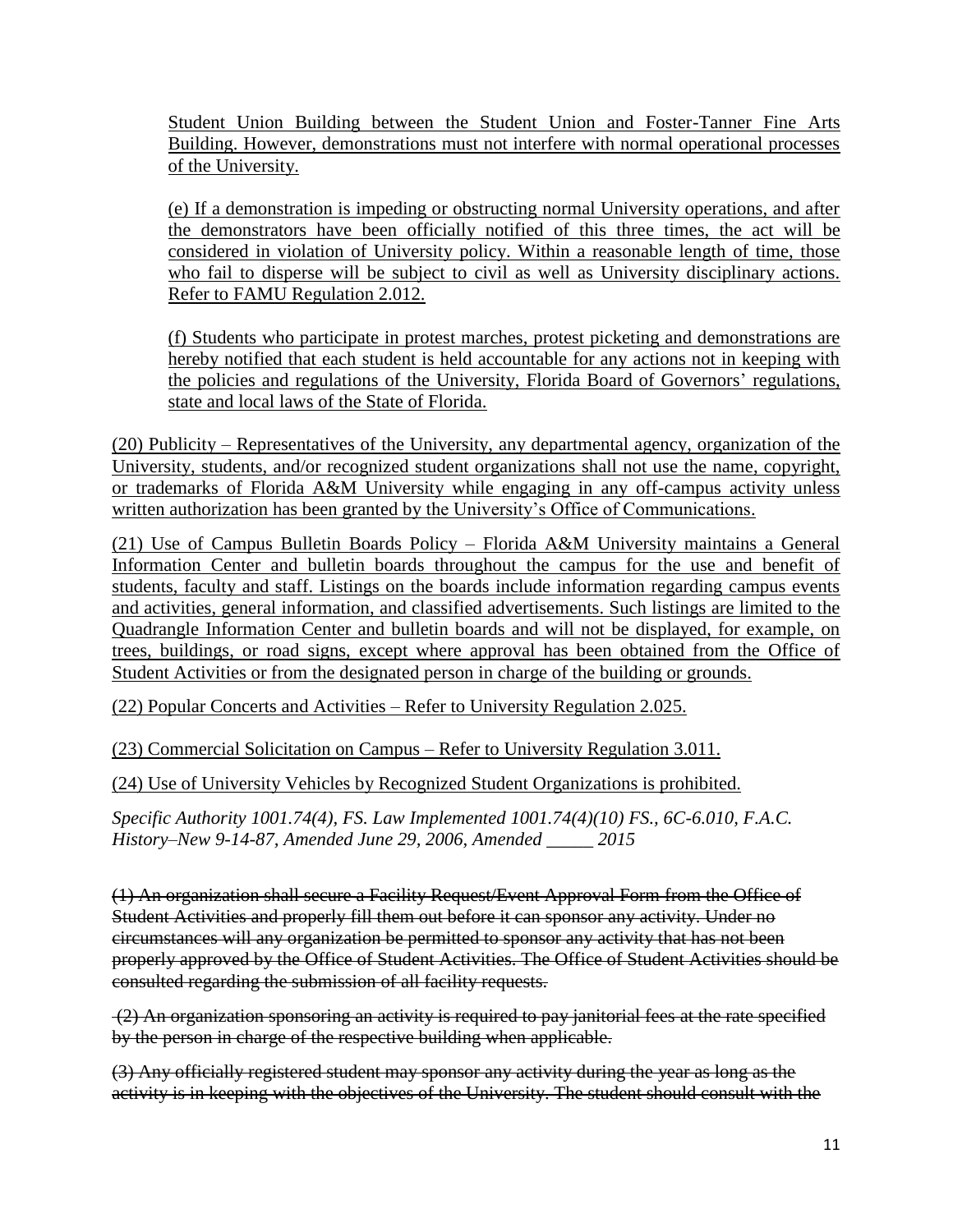Office of Student Activities regarding the scheduling and approval of an activity. A brief, but complete description/proposal of the activity must accompany facility request form.

(4) A roster of students (names, student ID numbers, local and emergency contact information) scheduled to attend out-of-town or off-campus events and travel itinerary/agenda must be submitted to the Office of Student Activities and the University Law Enforcement Department with a copy maintained on file with the organization (appropriate Dean, Division Head, Advisor, etc.) in case of emergency situations.

(5) Organizations requesting grade averages of students from the Office of the University Registrar must adhere to the Federal Education Rights and Privacy Act (FERPA) and Section 1002.22, Florida Statutes, and must complete a form so designated by the Director of Student Activities or his/her designee on which an interested person grants his/her permission to secure the designated information. The information is processed in a format that contains each student's name and student ID number assigned by the University.

(6) When students are scheduled to hold a University-wide convocation or program to which members of the general public may attend, a program of the proceedings is required to be submitted to the Director of Student Activities or his/her designee at least 10 days prior to the event. A Facility Request/Event Approval Form must also be executed.

(7) All organizations which have initiation ceremonies are expected to exercise care and restraint and must conform to organization regulations, procedures, guidelines and standards as set forth by the University.

(a) Any student may be eligible to apply for membership into a Greek Letter organization when he/she has earned at least 30 semester hours of credit and a minimum of 2.5 grade point average. Greek letter organizations are permitted to require higher academic averages than those set by the University. Acceptance into Greek Letter organizations shall be in accordance with the policies and regulations of said organizations.

(b) No student will be accepted into any Greek Letter organization until his or her average has been compiled from the official grade records in the Office of the University Registrar pursuant to the guidelines established under the University's policy on access to records.

(c) The names of all persons and their averages must be submitted to the Director of Student Activities or his/her designee, seven (7) days before the intake/initiation process takes place.

(d) Hazing is prohibited by State law and University regulation. Refer to Section1006.63, Florida Statutes, and FAMU Regulation 2.028.

(e) The Director of Student Activities or his/her designee in consultation with the Panhellenic Council will determine the beginning and ending dates for the in-take period which shall not exceed a total of twenty-eight days.

(8) During the twenty-eight day in-take period, the first fourteen days shall be used to process administrative duties (e.g. applications) only. The other fourteen days shall be used complete the remaining in-take activities. The in-take process shall commence at the same time for each Greek Letter organizations unless there are extenuating circumstances which have been approved by the Director of Student Activities or his/her designee. The Director of Student Activities or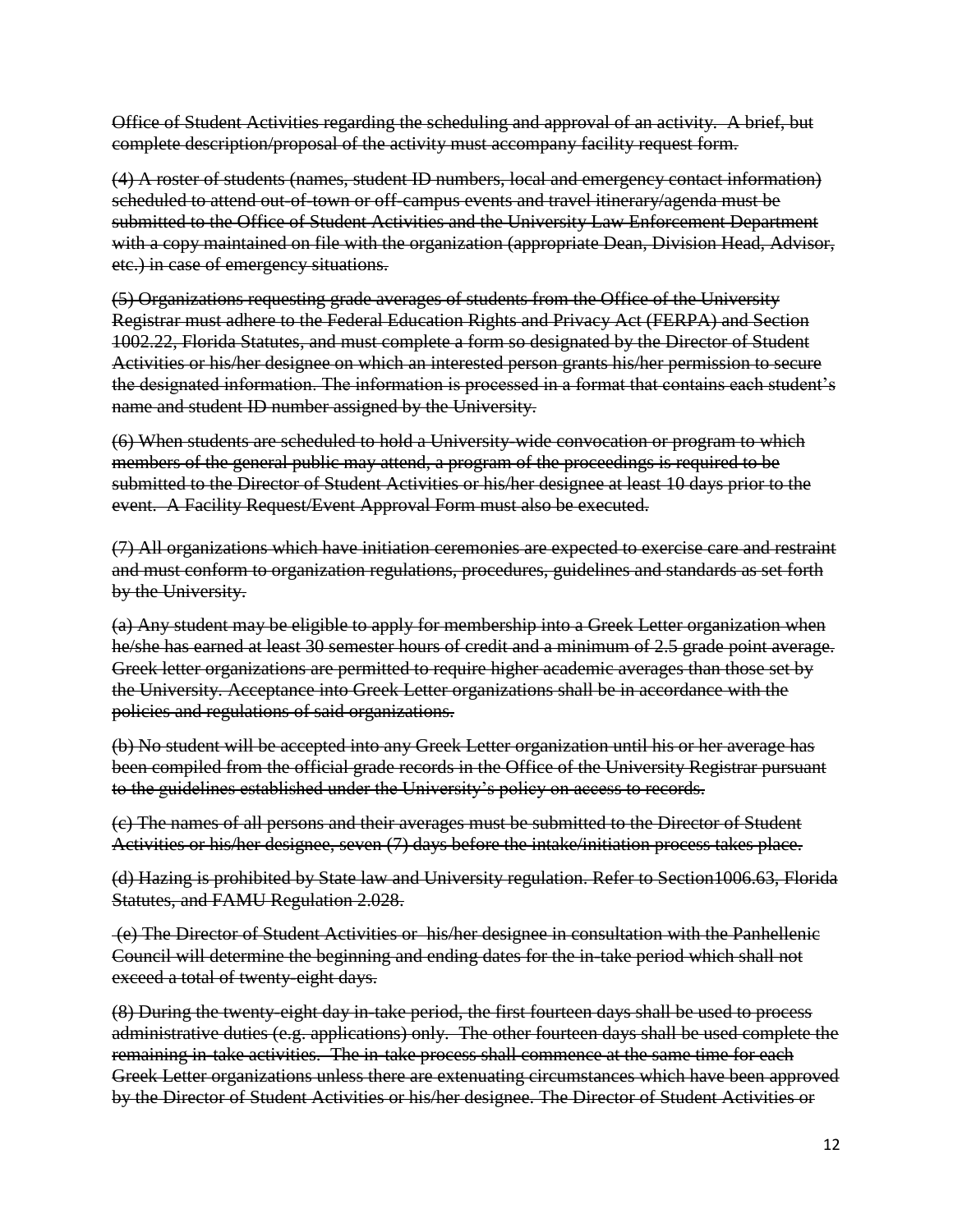his/her designee may adopt additional guidelines and/or procedures governing Greek Letter organizations provided the guidelines and/or procedures are in writing and approved by the Vice President for Student Affairs. All Greek Letter organizations must be notified of the guidelines and/or procedures prior to implementation.

(9) The Vice President for Student Affairs or his/her designee may summarily suspend the intake period of a Greek Letter organization if he/she believes any provision of the University Student Code of Conduct, Regulation 2.012, Anti-Hazing Regulation 2.028, state or federal laws have been violated.

(10) University advisors of Greek Letter organizations must be selected from among faculty, administrators, and professional staff at FAMU, and they must have been employed by the University for at least three years. Any exceptions must be in writing, demonstrate extenuating circumstances, and be approved by the Vice President for Student Affairs or his/her designee.

(11) The University will require all Greek Letter organizations to execute disclaimer forms which relieve the University of responsibility for acts committed by Greek Letter organizations which might result in personal injuries or damages sustained or claimed by a complaining party.

(12) Enforcement Responsibilities – The executive committee of the Pan-Hellenic Council shall have the power as designated by the Vice President for Student Affairs or assigned designee to hear cases referred to it that emanates from social fraternities and sororities, except those involving allegations of hazing. It may levy reasonable fines and review any decision which may lead to suspension, expulsion or other appropriate disciplinary action. Written notice shall be given to the offender(s) setting forth the allegation or misconduct. Five days shall be allowed for a response to the allegation(s) and a hearing shall be set within ten days after a charge is levied and the accused shall be given an opportunity to defend against or refute the charges. All procedures and decisions shall be subject to review by the Vice President for Student Affairs or his/her designee. Where the Pan-Hellenic Council fails to discharge its responsibility to hear a complaint or where a penalty is assessed that is contrary to the weight of the evidence, the Vice President for Student Affairs may impanel an administrative panel to take testimony and hear evidence and recommend its findings to the Vice President for Student Affairs who shall review and render a judgment pursuant to the recommendations. Individual cases shall be forwarded to the Office of the Vice President for review and to bring action where dictated. In any case, however, the Vice President reserves the right to refer any case or matter of a disciplinary nature regarding any Greek letter organization and/or its members to the University Judicial Affairs Office for review and/or adjudication under the University Student Code of Conduct Regulation 2.012 and/or the Anti-Hazing Regulation 2.028 .

(13) All recognized student organizations must send to the Director of Student Activities or his/her designee annual reports and/or calendars of their activities and the names of the organizations officers and members.

(14) No student organization may sponsor money generating events, activities or functions such as auctions, raffles and popularity contests on the University campus without the approval of the Director of Student Activities or his/her designee.

(15) Outside Speakers.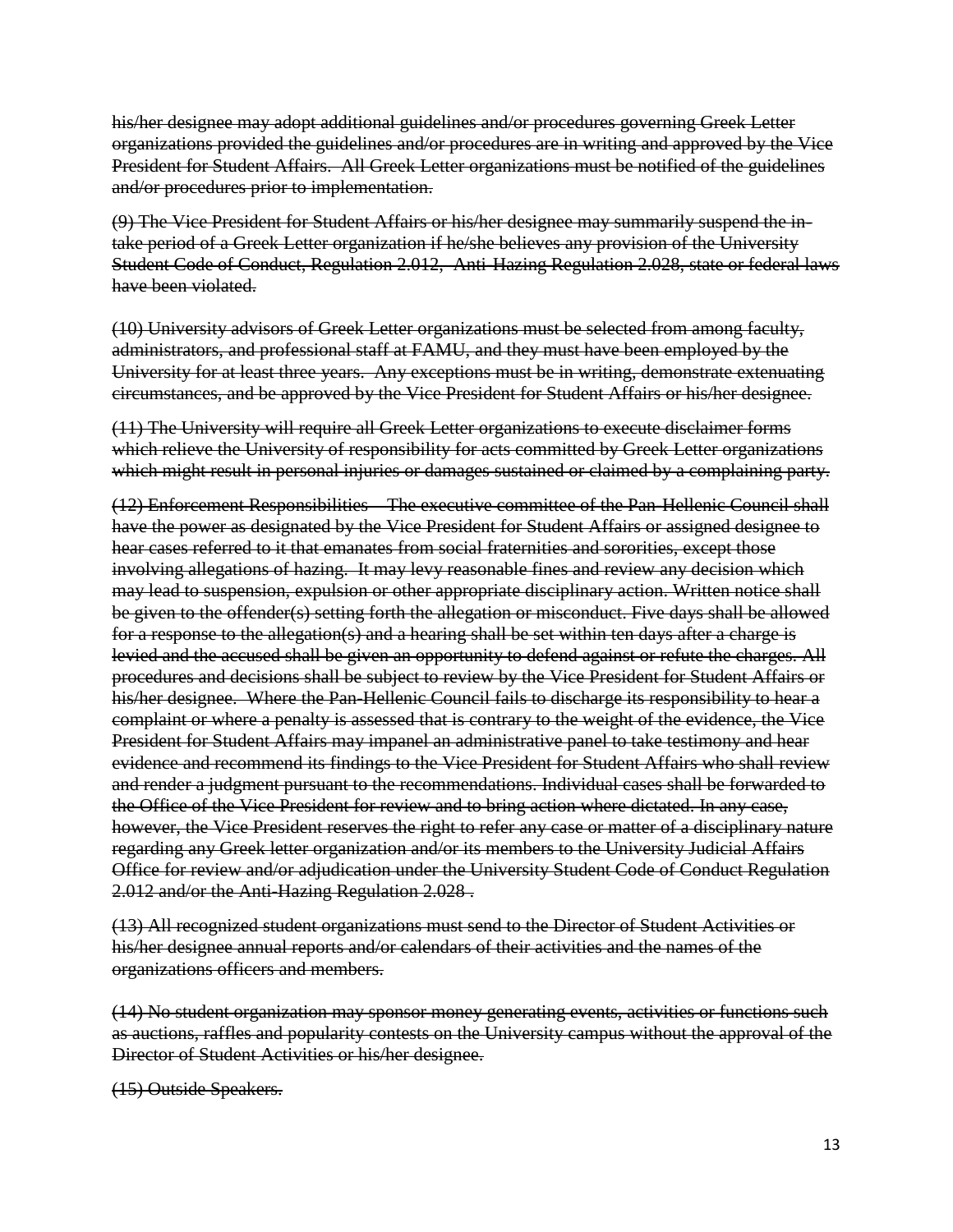(a) A sponsoring organization is responsible for informing the speaker that the University is not to be used as a platform for the organization of or the incitement of lawlessness or violence and for obtaining the speaker's agreement not to use the event for such purposes.

(b) A recognized University organization is defined as an approved student organization, a college, school, division, department, area or unit of the University as well as honor societies and associations and organizations.

(16) Permits for the on-campus sales of merchandise by individuals or groups must be obtained from the Director of Student Activities or his/her designee.

(17) Freedom of Assembly-Demonstration Policy.

(a) No one has the right to disrupt the operation of the University or to interfere with the rights of other members of the University Community. It is also agreed that the legal rights of students or other members of the University body, as those of any citizens, must not be abridged; this policy statement shall not be used in any way to infringe upon the legitimate freedoms of any person or group of persons and this policy will be impartially enforced with due process afforded to all.

(b) Florida A & M University prescribes the following guidelines: Demonstrations, picketing, and speeches must not be in violation of the state or local statutes, Board of Trustees policies or University regulations governing unlawful assemblies.

(c) Student organizations, individual students, or student groups within the University may hold or conduct demonstrations and protest meetings on designated University property provided that the Director of Student Activities is notified on the proper form at least 24 hours before the demonstration or protest and that the meeting does not interfere with the orderly processes of the University.

(d) Demonstrations shall be limited to the University Quadrangle, parking lot south of the Student Union Building, Stadium parking lot, gymnasium parking lot, and west of the Student Union Building between the Student Union and Foster-Tanner Fine Arts Building. However, demonstrations must not interfere with normal operational processes of the University. (e) If a demonstration is impeding or obstructing normal University operations, and after the demonstrators have been officially notified of this three times, the act will be considered in violation of University policy. Within a reasonable length of time, those who fail to disperse will be subject to civil as well as University disciplinary actions. Refer to FAMU Regulation 2.012.

(f) Students who participate in protest marches, protest picketing and demonstrations are hereby notified that each student is held accountable for any actions not in keeping with the regulations of the University and laws of the State of Florida.

(18) Publicity – No representative of the University or any departmental agency or organization of the University shall use the name of Florida  $A \& M$  University while engaging in any offcampus activity unless written authorization has been granted by a designated University official with the approval of the University President or his/her designee.

(19) Use of Campus Bulletin Boards Policy – Florida A & M University maintains a General Information Center and bulletin boards throughout the campus for the use and benefit of students, faculty and staff. Listings on the boards include information regarding campus events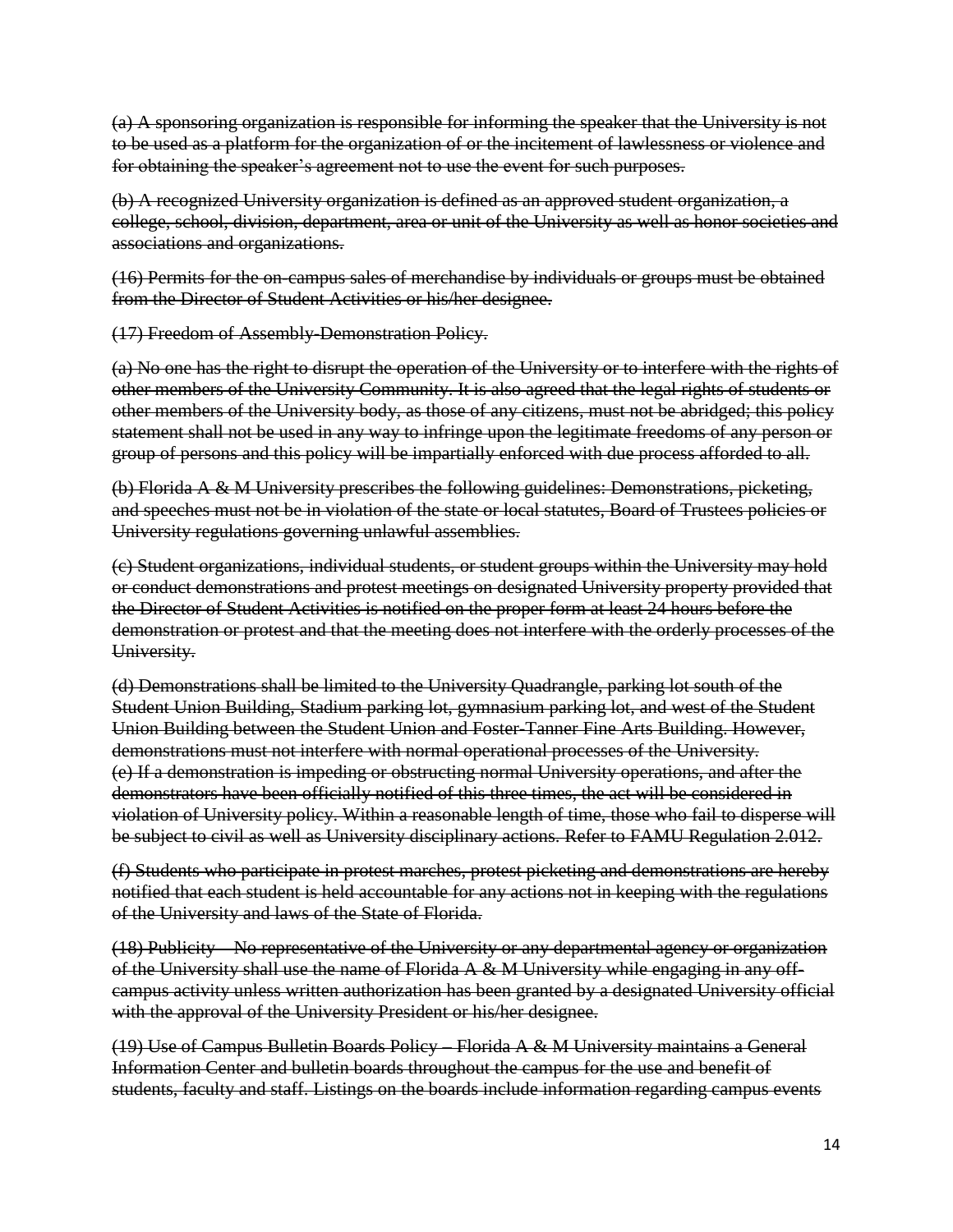and activities, general information, and classified advertisements. Such listings are limited to the Quadrangle Information Center and bulletin boards and will not be displayed, for example, on trees, buildings, or road signs, except where approval has been obtained from the Office of Student Activities or from the designated person in charge of the building or grounds.

(20) Fund Raising.

(a) Any project of a student organization to raise funds from sources other than general membership must be approved by the Office of Student Activities.

(b) In cases where students or recognized student organizations wish to charge admission to any event, prior approval must be secured through the Office of Student Activities.

(c) Off-campus organizations not officially approved or recognized by Florida A & M University are not subject to these provisions, but should check with local, county and state authorities in order to comply with the laws governing sponsorship of activities in the community.

(21) Role of the Faculty or Staff Advisor.

(a) Every student organization must have a faculty or staff advisor whose purpose is to assist the organization in providing an educational experience for the individual members and the University as a whole.

(b) All advisors must be in good standing with the University and must have been employed at the University for at least three years. The responsibilities of the advisor shall be to:

- 9. Provide counseling, leadership and direction regarding the interpretation of University policy and the mission of the organization.
- 10. Ensure the organization's adherence to University policies and guidelines.
- 11. Ensure the membership eligibility of each student is in accordance with the requirements of the organization.
- 12. Assist the organization with the formulation and implementation of all academic, service and social activities.
- 13. Ensure the members of the organization are made aware of regulations, policies, procedures, goals and objectives of the University.
- 14. Report infractions of University rules, policies or procedures to the Director of Student Activities or his/her designee.
- 15. Attend all meetings and activities of the organizations.

(c) The advisor's foremost concern is his relationship to the student, the development of selfawareness within the student, and the increase in the student's maturity as he/she makes decisions or assumes responsibility.

(d) The advisor must be willing and free to express his ideas and attitude and always governed by a respect for the individuality of the student. The student is under equal obligation to respect the advisor's individuality.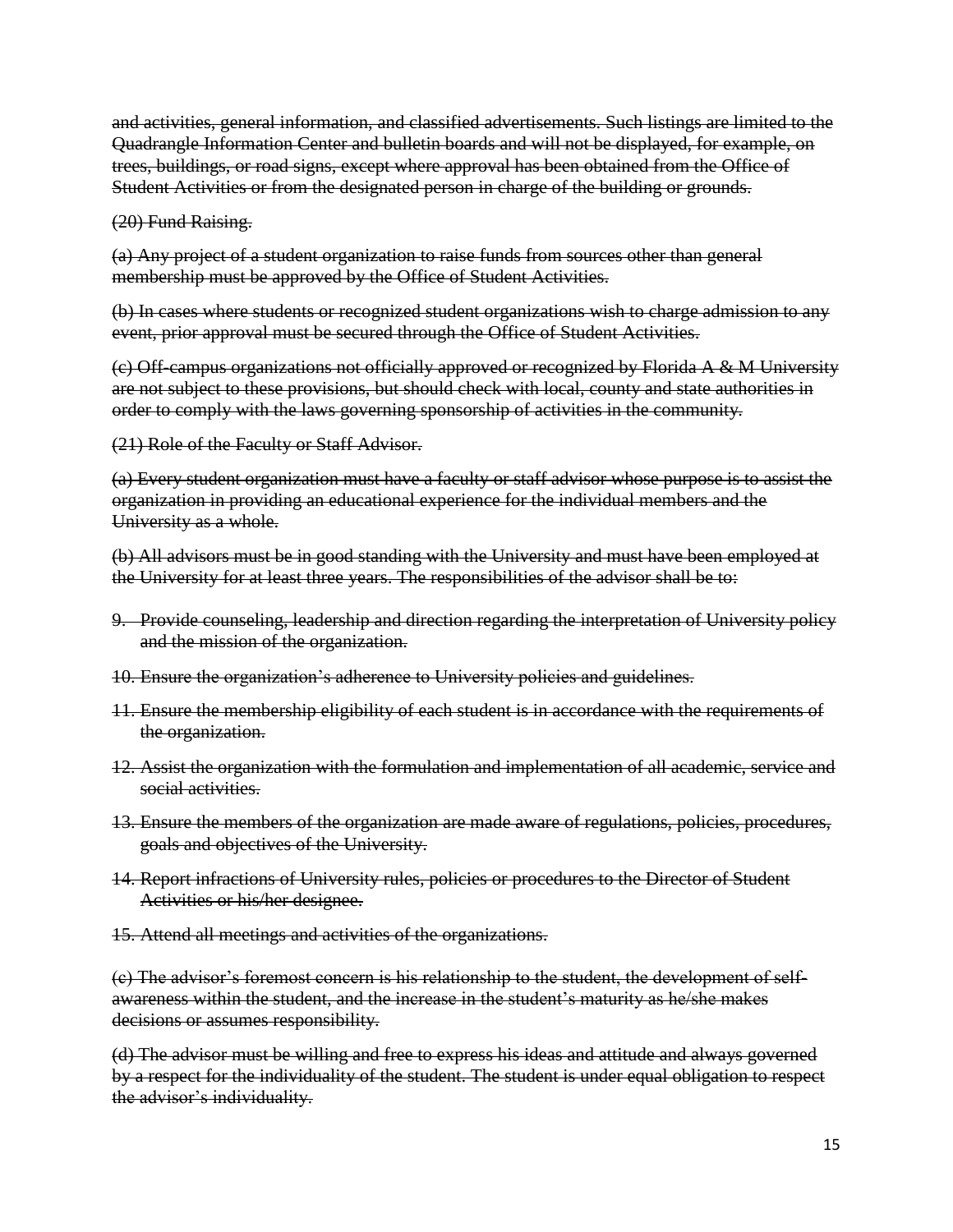(e) Advisors to student organizations are to be selected by student groups and/or appointed by the Vice President of Student Affairs or his/her designee. The Vice President for Student Affairs or his/her designee may remove any advisor when it is in the best interests of the University.

(f) The Director of Student Activities or his/her designee may institute additional guidelines and/or procedures governing advisors provided the guidelines and/or procedures are in writing and approved by the Vice President for Student Affairs or his/her designee. All advisors must be properly notified of the guidelines and/or procedures prior to implementation.

(22) How Student Organizations Become Recognized at the University.

(a) The organization should submit a letter of application stating its purpose and objectives to the Director of Student Activities or his/her designee. The letter should be accompanied by:

- 9. Three copies of the proposed constitution and by-laws.
- 10. A roster of the proposed officers and faculty or staff advisor. The roster must include contact information for each person listed (student ID, telephone number and e-mail address).
- 11. A Membership roster (minimum 15 members, excluding officers).
- 12. The faculty or staff advisor and co-advisor letters of intent to serve as advisors.
- 13. An activities list for school year.
- 14. A flyer agreement form.
- 15. A campus mailbox address.
- 16. A regional or national listing, if applicable.

(b) The Student Organization Committee, comprised of the Director of Student Activities or his/her designee, faculty/staff and student at large representatives of Student Government, will meet to consider an organization for approval or disapproval. The committee shall be appointed by the Vice President for Student Affairs or his/her designee. After the committee meets, the organization will be notified of the results of the decision.

(c) If the organization is approved, it shall follow the procedures and guidelines as set forth in the Student Handbook (The FANG) and regulations of the University. (For information about student organizations, contact the Office of Student Activities.)

(d) The Director of Student Activities or his/her designee may adopt additional guidelines and/or procedures governing organizations provided the guidelines and/or procedures are in writing and approved by the Vice President for Student Affairs or his/her designee. The organizations should be properly notified of the guidelines and/or procedures prior to implementation.

(23) Selling of Merchandise.

(a) Recognized student organizations may engage in commercial sales on campus provided the proceeds from such sales are used for organizational, charitable and philanthropic purposes. Approval for such sales must be obtained from the Director of Student Activities or his/her designee.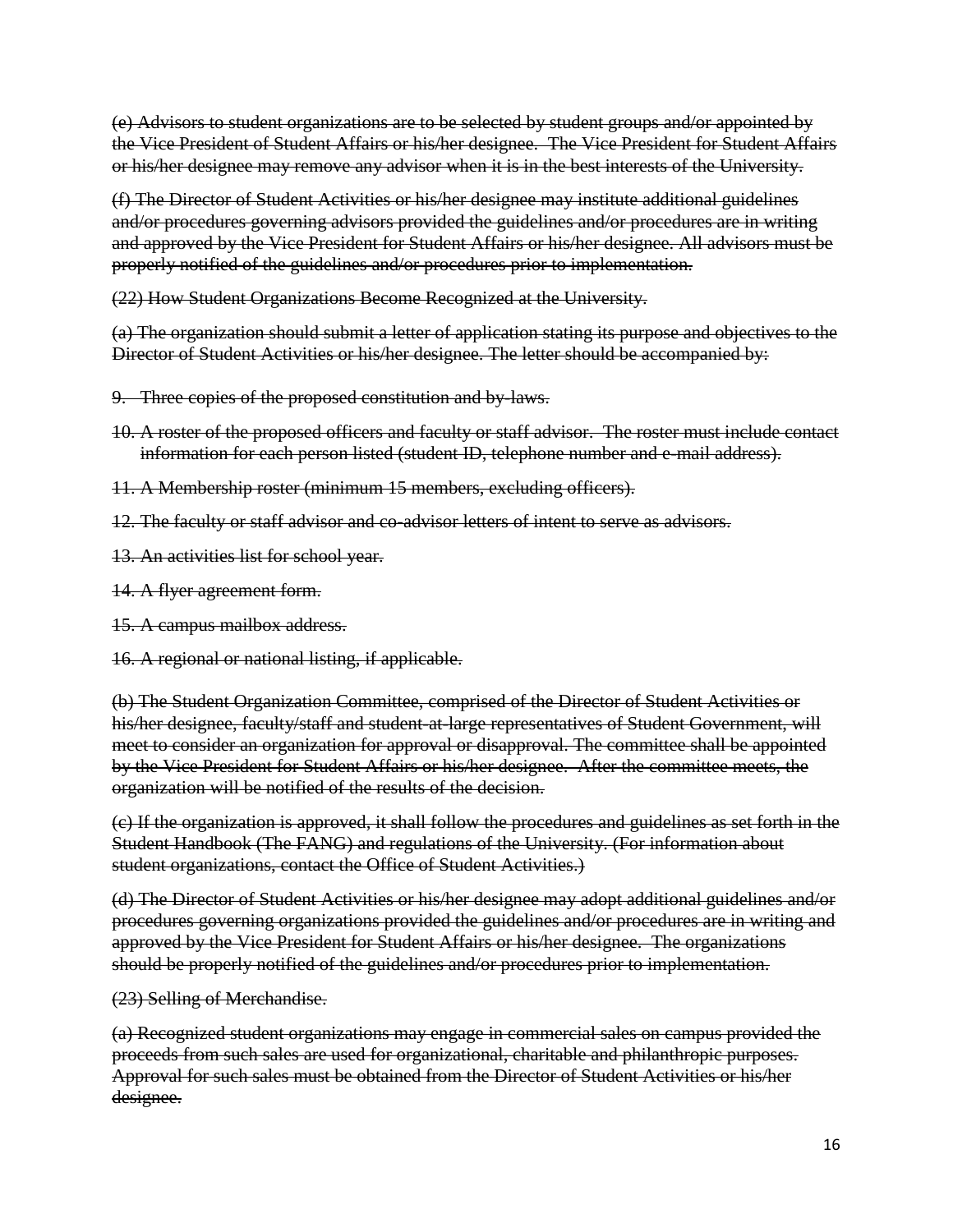(b) Persons seeking to sell newspapers that require vending racks must obtain approval from the Vice President for Administrative Affairs or his/her designee. FAMU permits for sale by persons or groups must be obtained from the Director of Student Activities or his/her designee.

(c) Tallahassee licensed food vendors may receive and fill specific short order food requests from students, faculty and staff members for direct delivery to campus addresses not covered by a food service agreement.

(24) Policies for Issuance and Reporting of Tickets and Finance for Paid Events and Activities Sponsored by Student Organizations.

(a) Tickets for all campus activities/events may be secured from the University Ticket Office and/or other processing agencies.

(b) Upon securing tickets, the Office of Student Activities will furnish the organization's representative with a copy of the ticket issuance and accountability report. This report lists tickets and price(s) for which the organization is responsible.

(c) Upon completion of the event, the unused tickets are to be returned to the Office of Student Activities with a copy of tickets and accountability report showing the number sold and the total number returned, as well as an accounting of cash collected for tickets sold. THIS REPORT MUST BE MADE NO LATER THAN 24 HOURS AFTER EACH EVENT.

(d) The Accountability Report will be retained on file by the Office of Student Activities for subsequent audit and review.

(25) Popular Concerts and Activities – Refer to University Regulation 2.025.

(26) Guidelines for use of State Vehicles by University Students.

- (a) Any student organization requesting use of a state vehicle must be officially recognized by the University during the academic term of which the request is submitted.
- (b) (b) Each request must be submitted on a bona fide University form, must show the account number of the organization, department responsible for the charges, and bear the signature of the appropriate registered faculty member or administrator authorized to sign the account.

(c) The purpose of each request for use of state vehicle must be clearly stated on the required form. Each scheduled trip will be justified on condition of representing the University.

(27) Commercial Solicitation on Campus – Refer to University Regulation 3.011.

(28) Paid Events or Activities Sponsored by Student Organizations.

(a) All organizations sponsoring paid events or activities shall be responsible for securing, as a minimum, two (2) duly appointed Security Officers through the University Law Enforcement Department to maintain order and tranquility in the designated facility and surrounding grounds.

(b) Additional duly appointed Security Officers may be required depending upon the type of facility and the expected number of persons to attend. Security Officers employed or secured